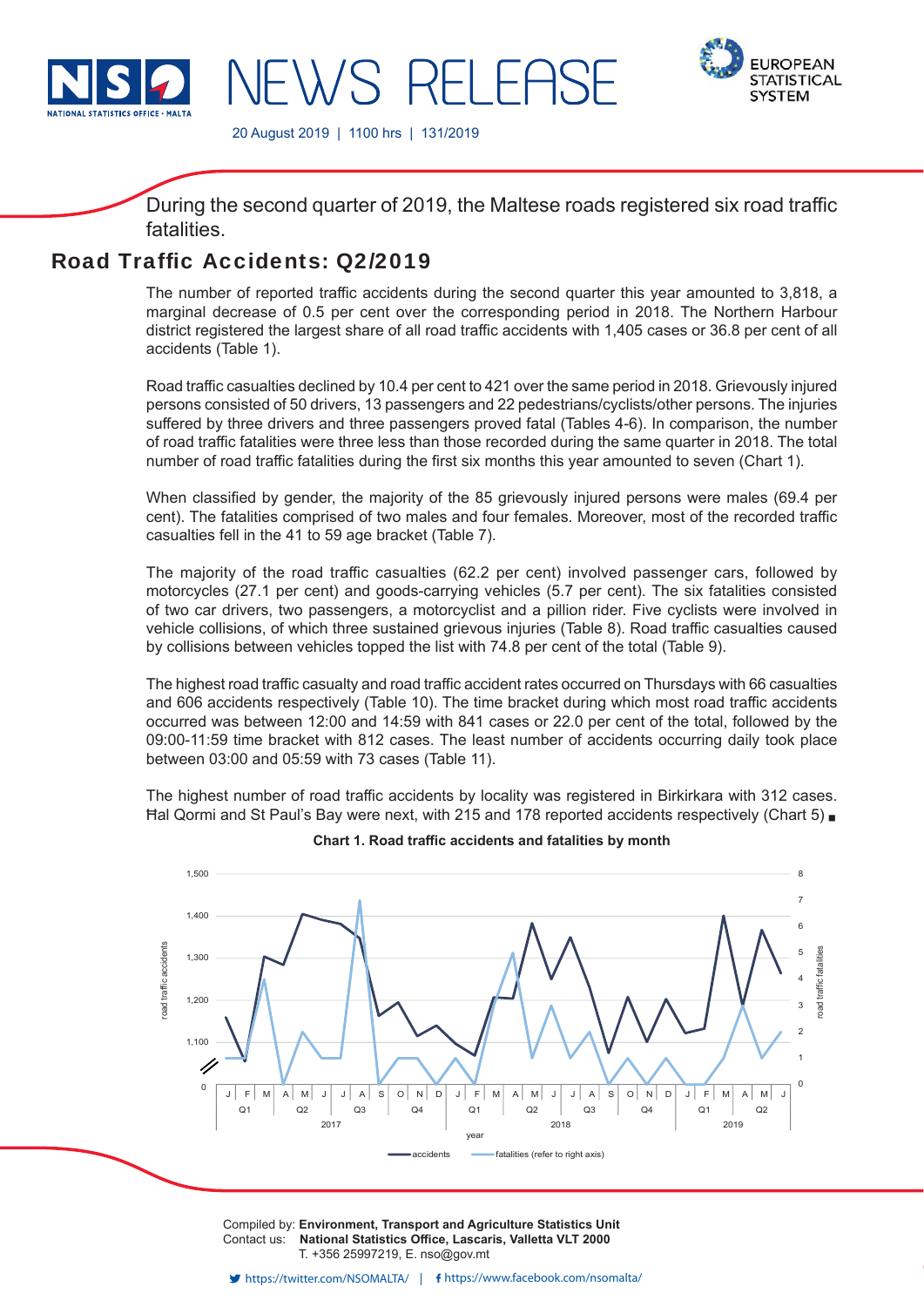## **Table 1. Total road traffic accidents**

|                        |       | January-June |       | April-June |        |                      |  |  |  |  |
|------------------------|-------|--------------|-------|------------|--------|----------------------|--|--|--|--|
| <b>Region/District</b> | 2018  | 2019         | 2018  | 2019       | Change | Percentage<br>change |  |  |  |  |
| <b>MALTA</b>           | 7,210 | 7,474        | 3,837 | 3,818      | $-19$  | $-0.5$               |  |  |  |  |
| <b>Malta</b>           | 6,846 | 7,052        | 3,621 | 3,593      | $-28$  | $-0.8$               |  |  |  |  |
| Southern Harbour       | 1,370 | 1,382        | 732   | 696        | $-36$  | $-4.9$               |  |  |  |  |
| Northern Harbour       | 2,627 | 2,780        | 1,376 | 1,405      | 29     | 2.1                  |  |  |  |  |
| South Eastern          | 704   | 719          | 390   | 382        | -8     | $-2.1$               |  |  |  |  |
| Western                | 882   | 912          | 449   | 462        | 13     | 2.9                  |  |  |  |  |
| <b>Northern</b>        | 1,263 | 1,259        | 674   | 648        | $-26$  | $-3.9$               |  |  |  |  |
| <b>Gozo and Comino</b> | 364   | 422          | 216   | 225        | 9      | 4.2                  |  |  |  |  |

# Table 2. Non-injury road traffic accidents

|                        | January-June |       | April-June |       |        |                      |  |  |  |
|------------------------|--------------|-------|------------|-------|--------|----------------------|--|--|--|
| <b>Region/District</b> | 2019<br>2018 |       | 2018       | 2019  | Change | Percentage<br>change |  |  |  |
| <b>MALTA</b>           | 6,557        | 6,827 | 3,481      | 3,477 | $-4$   | $-0.1$               |  |  |  |
| <b>Malta</b>           | 6,232        | 6,470 | 3,287      | 3,288 | 1      | 0.0                  |  |  |  |
| Southern Harbour       | 1,216        | 1,258 | 651        | 635   | $-16$  | $-2.5$               |  |  |  |
| Northern Harbour       | 2,438        | 2,565 | 1,269      | 1,281 | 12     | 0.9                  |  |  |  |
| South Eastern          | 623          | 638   | 351        | 341   | $-10$  | $-2.8$               |  |  |  |
| Western                | 818          | 850   | 411        | 432   | 21     | 5.1                  |  |  |  |
| <b>Northern</b>        | 1.137        | 1,159 | 605        | 599   | $-6$   | $-1.0$               |  |  |  |
| Gozo and Comino        | 325          | 357   | 194        | 189   | -5     | $-2.6$               |  |  |  |

## Table 3. Casualties in road traffic accidents

|                        | January-June |      | April-June |      |        |                      |  |  |  |
|------------------------|--------------|------|------------|------|--------|----------------------|--|--|--|
| <b>Region/District</b> | 2018         | 2019 | 2018       | 2019 | Change | Percentage<br>change |  |  |  |
| <b>MALTA</b>           | 841          | 781  | 470        | 421  | $-49$  | $-10.4$              |  |  |  |
| <b>Malta</b>           | 791          | 704  | 445        | 376  | $-69$  | $-15.5$              |  |  |  |
| Southern Harbour       | 193          | 144  | 95         | 72   | $-23$  | $-24.2$              |  |  |  |
| Northern Harbour       | 216          | 248  | 124        | 139  | 15     | 12.1                 |  |  |  |
| South Eastern          | 133          | 105  | 77         | 62   | $-15$  | $-19.5$              |  |  |  |
| Western                | 91           | 73   | 58         | 35   | $-23$  | $-39.7$              |  |  |  |
| <b>Northern</b>        | 158          | 134  | 91         | 68   | $-23$  | $-25.3$              |  |  |  |
| <b>Gozo and Comino</b> | 50           | 77   | 25         | 45   | 20     | 80.0                 |  |  |  |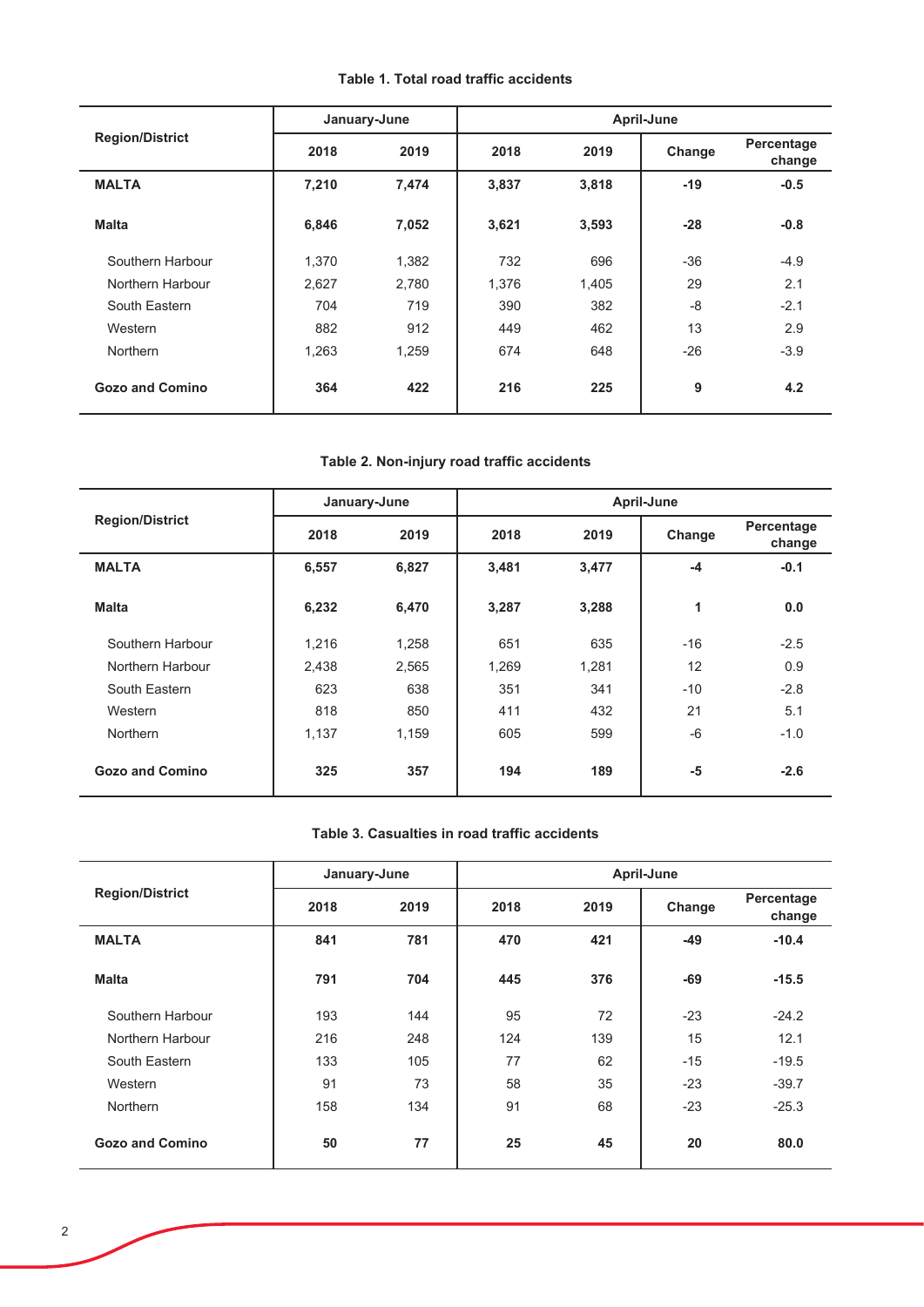| <b>Region/District</b> |       |                 | 2018   |               |              | 2019  |          |        |               |              |
|------------------------|-------|-----------------|--------|---------------|--------------|-------|----------|--------|---------------|--------------|
|                        | Fatal | <b>Grievous</b> | Slight | Insignificant | <b>Total</b> | Fatal | Grievous | Slight | Insignificant | <b>Total</b> |
| <b>MALTA</b>           |       | 33              | 221    |               | 269          |       | 50       | 198    |               | 257          |
| <b>Malta</b>           | л     | 28              | 212    | 11            | 255          |       | 44       | 181    |               | 234          |
| Southern Harbour       |       |                 | 54     |               | 60           |       |          | 46     |               | 56           |
| Northern Harbour       |       | 44              | 57     |               | 74           |       | 16       | 63     |               | 82           |
| South Eastern          |       |                 | 28     |               | 33           |       |          | 34     |               | 39           |
| Western                |       |                 | 29     |               | 33           |       |          | 15     |               | 22           |
| Northern               |       |                 | 44     | - 3           | 55           |       |          | 23     |               | 35           |
| <b>Gozo and Comino</b> |       |                 |        |               | 14           |       | O        | 17     |               | 23           |

#### Table 4. Injuries sustained by drivers in road traffic accidents by district: April-June

#### Table 5. Injuries sustained by passengers in road traffic accidents by district: April-June

| <b>Region/District</b> |       |          | 2018   |                          |       | 2019                     |                 |        |               |              |
|------------------------|-------|----------|--------|--------------------------|-------|--------------------------|-----------------|--------|---------------|--------------|
|                        | Fatal | Grievous | Slight | Insignificant            | Total | Fatal                    | <b>Grievous</b> | Slight | Insignificant | <b>Total</b> |
| <b>MALTA</b>           |       | 28       | 101    |                          | 133   |                          | 13              | 75     | 10            | 101          |
| <b>Malta</b>           |       | 27       | 96     |                          | 127   |                          | 12              | 64     |               | 86           |
| Southern Harbour       |       |          | 14     |                          | 18    |                          |                 |        |               | 10           |
| Northern Harbour       |       |          | 17     |                          | 26    |                          |                 | 16     | з             | 22           |
| South Eastern          |       |          | 31     |                          | 40    | $\overline{\phantom{a}}$ |                 | 16     |               | 20           |
| Western                |       |          | 14     | $\overline{\phantom{a}}$ | 18    |                          |                 |        |               |              |
| Northern               |       |          | 20     | $\overline{\phantom{a}}$ | 25    |                          |                 | 18     |               | 27           |
| <b>Gozo and Comino</b> |       |          |        |                          |       |                          |                 | 11     |               | 15           |

#### Table 6. Injuries sustained by pedestrians/cyclists/others in road traffic accidents by district: April-June

|                        |       |          | 2018   |               |       | 2019                     |                 |        |               |       |
|------------------------|-------|----------|--------|---------------|-------|--------------------------|-----------------|--------|---------------|-------|
| <b>Region/District</b> | Fatal | Grievous | Slight | Insignificant | Total | Fatal                    | <b>Grievous</b> | Slight | Insignificant | Total |
| <b>MALTA</b>           |       | 24       | 39     |               | 68    |                          | 22              | 35     |               | 63    |
| Malta                  |       | 23       | 36     |               | 63    |                          | 21              | 29     |               | 56    |
| Southern Harbour       |       | 10       |        |               | 17    | $\overline{\phantom{a}}$ |                 |        |               |       |
| Northern Harbour       |       |          | 15     |               | 24    | $\overline{\phantom{a}}$ | 12              | 21     |               | 35    |
| South Eastern          |       |          |        |               |       |                          |                 |        |               |       |
| Western                |       |          |        |               |       |                          |                 | 6      |               |       |
| Northern               |       |          |        |               | 11    |                          |                 |        |               |       |
| <b>Gozo and Comino</b> |       |          |        |               | 5     | . .                      |                 | 6      |               |       |
| of which cyclists      |       |          |        |               |       |                          |                 |        |               |       |

Note: The category "Other" refers to horsecabs and any other road traffic unit not described above.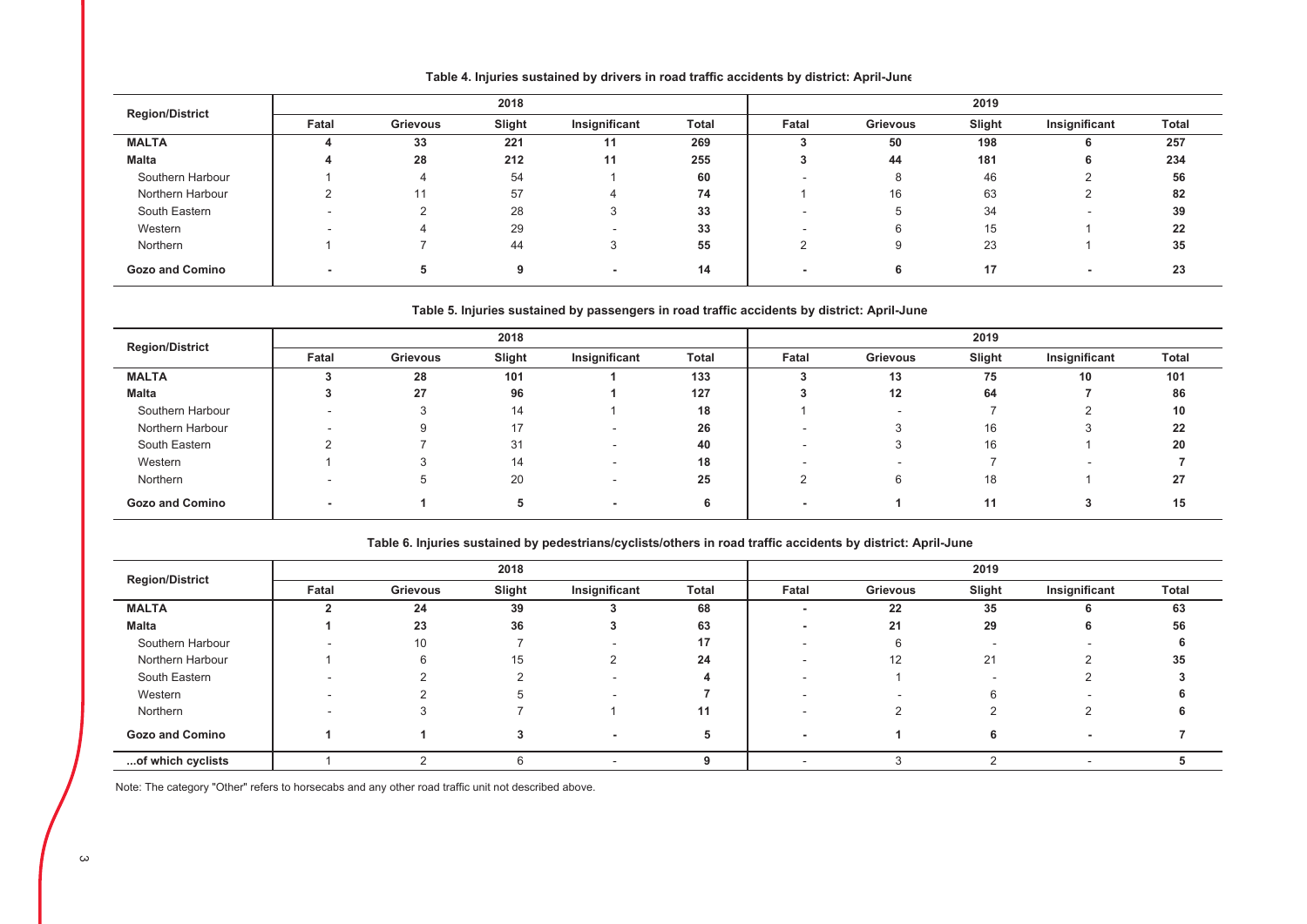| Age group | 2018             |                          |                          | 2019                     |                         |                          |
|-----------|------------------|--------------------------|--------------------------|--------------------------|-------------------------|--------------------------|
|           | Total            | Fatal                    | Grievous                 | Slight                   | Insignificant           | Total                    |
|           |                  |                          |                          | <b>Males</b>             |                         |                          |
| $0 - 10$  | 12               | $\mathcal{L}$            | $\mathbf{1}$             | $\overline{5}$           | $\mathfrak{S}$          | 9                        |
| $11 - 17$ | 8                |                          | $\mathbf{1}$             | $6\,$                    | ÷,                      | $\overline{7}$           |
| 18-25     | 38               |                          | 13                       | 34                       | $\mathbf{1}$            | 48                       |
| 26-40     | 80               | 1                        | 14                       | 47                       | 3                       | 65                       |
| 41-59     | 92               | 1                        | 21                       | 56                       |                         | 78                       |
| 60-65     | 14               |                          | 4                        | $\overline{9}$           |                         | 13                       |
| $66+$     | 23               |                          | 5                        | 14                       | 4                       | 23                       |
| unknown   | $10$             |                          | $\frac{1}{2}$            | $\overline{\phantom{a}}$ |                         | $\overline{\phantom{a}}$ |
| Total     | 277              | $\overline{\mathbf{2}}$  | 59                       | 171                      | 11                      | 243                      |
|           |                  |                          |                          | Females                  |                         |                          |
| $0 - 10$  | $\boldsymbol{7}$ | $\mathbf{1}$             | $\mathbf{1}$             | 13                       | $\mathbf{1}$            | 16                       |
| $11 - 17$ | $\boldsymbol{7}$ |                          | $\mathbf{1}$             | $\overline{7}$           | $\overline{c}$          | $10$                     |
| 18-25     | 33               | 1                        | 3                        | 28                       | $\overline{2}$          | 34                       |
| 26-40     | 52               | 1                        | $\overline{7}$           | 31                       | $\overline{c}$          | 41                       |
| 41-59     | 53               | 1                        | 4                        | 38                       | 3                       | 46                       |
| 60-65     | $10$             |                          | $\overline{2}$           | $\overline{4}$           |                         | $\bf 6$                  |
| $66+$     | 19               |                          | 8                        | 16                       | $\mathbf{1}$            | 25                       |
| unknown   | 12               |                          | $\overline{\phantom{a}}$ | $\overline{a}$           |                         | $\overline{\phantom{a}}$ |
| Total     | 193              | 4                        | 26                       | 137                      | 11                      | 178                      |
|           |                  |                          |                          | Total                    |                         |                          |
| $0 - 10$  | 19               | $\mathbf{1}$             | $\mathbf 2$              | 18                       | $\overline{\mathbf{4}}$ | 25                       |
| $11 - 17$ | 15               | $\overline{\phantom{a}}$ | $\mathbf 2$              | 13                       | $\overline{\mathbf{2}}$ | 17                       |
| 18-25     | 71               | 1                        | 16                       | 62                       | 3                       | 82                       |
| 26-40     | 132              | $\overline{\mathbf{2}}$  | 21                       | 78                       | 5                       | 106                      |
| 41-59     | 145              | $\overline{2}$           | 25                       | 94                       | 3                       | 124                      |
| 60-65     | 24               | $\overline{a}$           | $\bf 6$                  | 13                       | $\overline{a}$          | 19                       |
| 66+       | 42               |                          | 13                       | 30                       | 5                       | 48                       |
| unknown   | 22               |                          | $\overline{\phantom{a}}$ | $\overline{\phantom{a}}$ |                         |                          |
| Total     | 470              | 6                        | 85                       | 308                      | 22                      | 421                      |

Table 7. Road traffic casualties by type of injury, age group and sex: April-June



Chart 2. Road traffic casualties by gender and age group: April-June 2019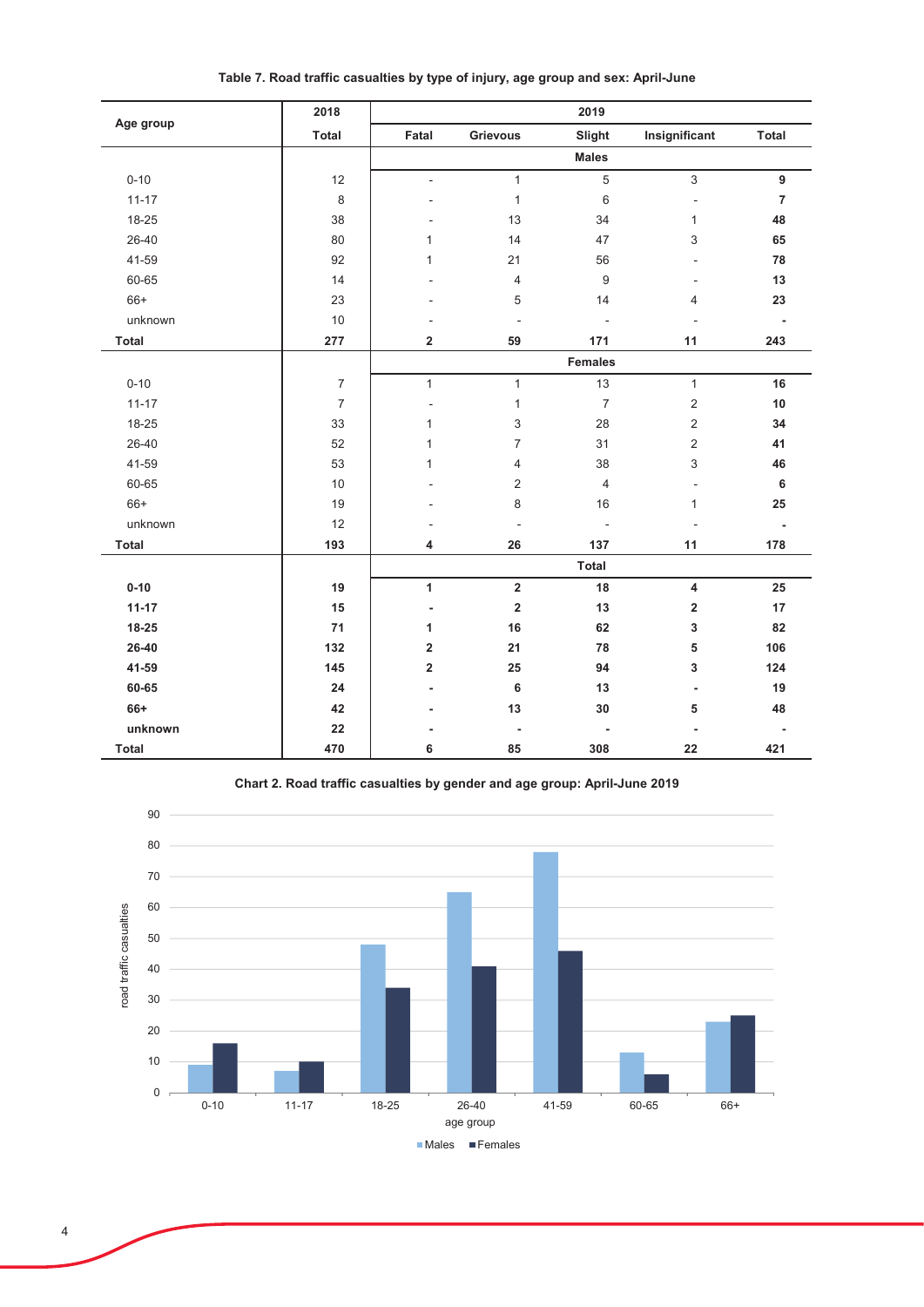| Road traffic unit | Vehicle type           |       |                 | 2019           |                |              |
|-------------------|------------------------|-------|-----------------|----------------|----------------|--------------|
|                   |                        | Fatal | <b>Grievous</b> | Slight         | Insignificant  | <b>Total</b> |
|                   | Route bus              |       |                 | 1              |                |              |
|                   | Motorcycle             |       | 27              | 72             | 4              | 104          |
| <b>Driver</b>     | Quad & ATV             |       | 3               | 3              |                | 6            |
|                   | Passenger car          | 2     | 19              | 113            | $\overline{2}$ | 136          |
|                   | Goods-carrying vehicle |       | 1               | 9              |                | 10           |
|                   | Route bus              |       | 1               | $\overline{2}$ | $\mathbf{1}$   | 4            |
|                   | Motorcycle             |       |                 | 6              |                |              |
| Passenger         | Quad & ATV             |       |                 |                |                |              |
|                   | Passenger car          | 2     | 11              | 65             | 8              | 86           |
|                   | Goods-carrying vehicle |       |                 | 2              | 1              | 3            |
|                   | <b>Minibus</b>         |       |                 | 1              |                |              |
|                   | Motorcycle             |       |                 | 3              |                | 3            |
| Pedestrian        | Passenger car          |       | 13              | 21             | 3              | 37           |
|                   | Goods-carrying vehicle |       | 4               | 3              | 3              | 10           |
|                   | Unknown vehicle        |       | 2               | 5              |                | 7            |
|                   | <b>Minibus</b>         |       |                 |                |                |              |
| Cyclist           | Passenger car          |       | 2               |                |                |              |
|                   | Goods-carrying vehicle |       |                 |                |                |              |
|                   | <b>Total</b>           | 6     | 85              | 308            | 22             | 421          |

## Table 8. Road traffic casualties by road traffic unit, vehicle type and injury: April-June

# Table 9. Road traffic casualties by road traffic unit, type of accident and injury: April-June

| Road traffic unit |                         |       |                 | 2019   |                |              |
|-------------------|-------------------------|-------|-----------------|--------|----------------|--------------|
|                   | <b>Accident type</b>    | Fatal | <b>Grievous</b> | Slight | Insignificant  | <b>Total</b> |
|                   | Vehicle with vehicle    | 3     | 35              | 177    | 6              | 221          |
|                   | Vehicle with pedestrian |       |                 |        |                |              |
| <b>Driver</b>     | Vehicle with animal     |       |                 |        |                |              |
|                   | Vehicle with property   |       | 13              | 19     |                | 32           |
|                   | Vehicle hit and run     |       |                 |        | ۰              | 2            |
|                   | Vehicle with vehicle    | 3     | 10              | 71     | 9              | 93           |
| Passenger         | Vehicle with pedestrian |       |                 |        |                |              |
|                   | Vehicle with property   |       | 2               | 4      |                |              |
|                   | Vehicle with vehicle    |       |                 | 1      | $\blacksquare$ |              |
| Pedestrian        | Vehicle with pedestrian |       | 18              | 28     | 6              | 52           |
|                   | Vehicle hit and run     |       |                 | 4      |                | 5            |
| Cyclist           | Vehicle with bicycle    |       | 3               | 2      |                | 5            |
|                   | <b>Total</b>            |       | 85              | 308    | 22             | 421          |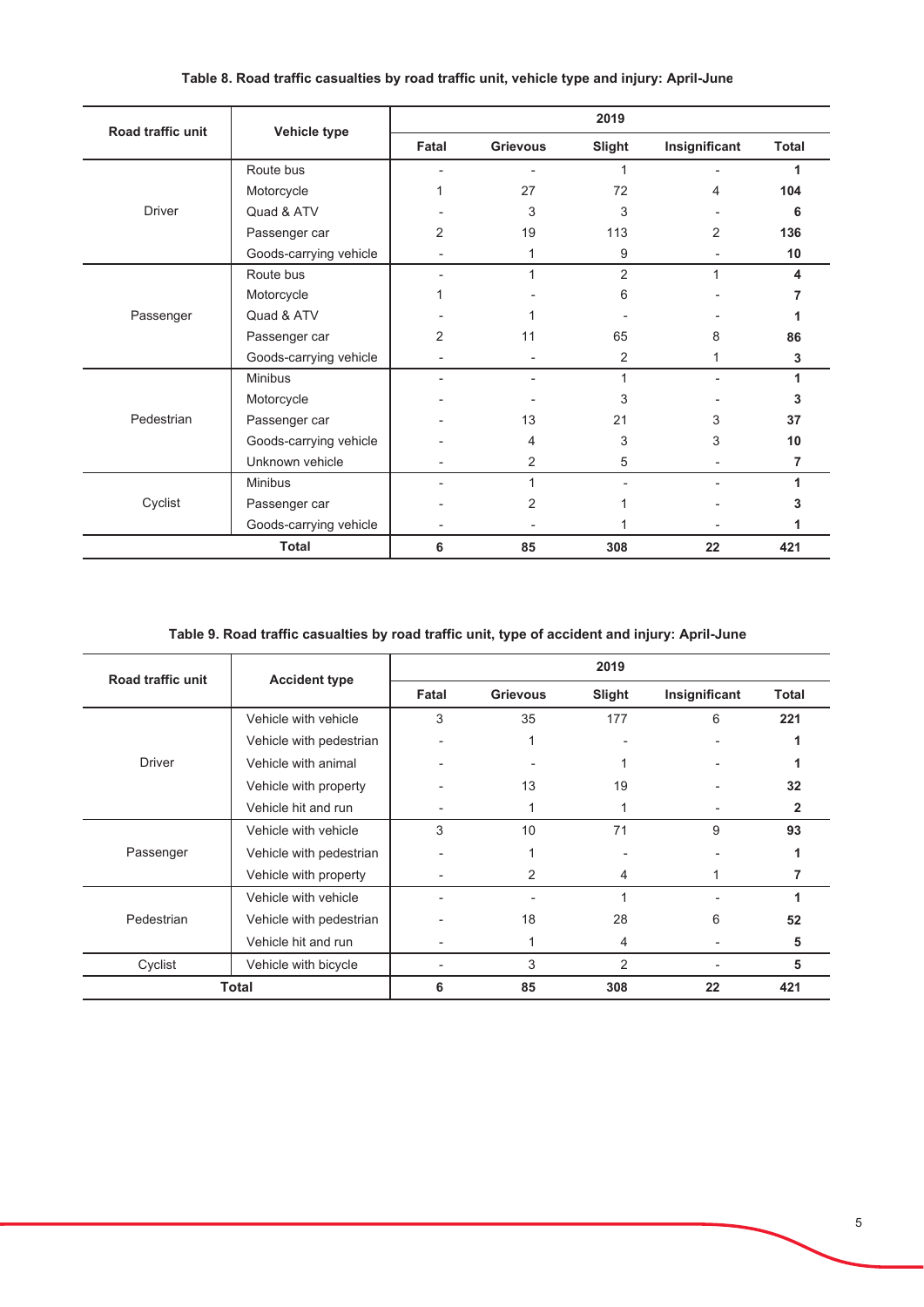|                                    | <b>Mondav</b> | Tuesdav | Wednesdav | <b>Thursdav</b> | Fridav | <b>Saturdav</b> | Sundav | Total |
|------------------------------------|---------------|---------|-----------|-----------------|--------|-----------------|--------|-------|
| <b>Traffic casualties</b>          | 57            | 52      | 63        | 66              | 54     | 64              | 65     | 421   |
| <b>Traffic accidents</b>           | 590           | 571     | 573       | 606             | 568    | 540             | 370    | 3,818 |
| Casualities-to-accidents ratio (%) | 9.7           | 9.1     | 11.0      | 10.9            | 9.5    | 11.9            | 17.6   | 11.0  |





Table 11. Road traffic accidents by day of the week and time bracket: April-June 2019

| Time bracket    | Monday         | Tuesday | Wednesday | Thursday | Friday | Saturday | Sunday | <b>Total</b> |
|-----------------|----------------|---------|-----------|----------|--------|----------|--------|--------------|
| $00:00 - 02:59$ |                | 6       | 11        | 4        | 10     | 23       | 24     | 85           |
| $03:00 - 05:59$ | $\overline{ }$ | 8       | 7         | 5        | 10     | 16       | 20     | 73           |
| $06:00 - 08:59$ | 83             | 109     | 107       | 91       | 100    | 49       | 24     | 563          |
| $09:00 - 11:59$ | 140            | 118     | 115       | 119      | 96     | 141      | 83     | 812          |
| 12:00 - 14:59   | 134            | 128     | 116       | 137      | 122    | 136      | 68     | 841          |
| 15:00 - 17:59   | 123            | 115     | 116       | 141      | 119    | 81       | 62     | 757          |
| 18:00 - 20:59   | 80             | 70      | 79        | 95       | 82     | 63       | 57     | 526          |
| $21:00 - 23:59$ | 16             | 17      | 22        | 14       | 29     | 31       | 32     | 161          |
| Total           | 590            | 571     | 573       | 606      | 568    | 540      | 370    | 3,818        |

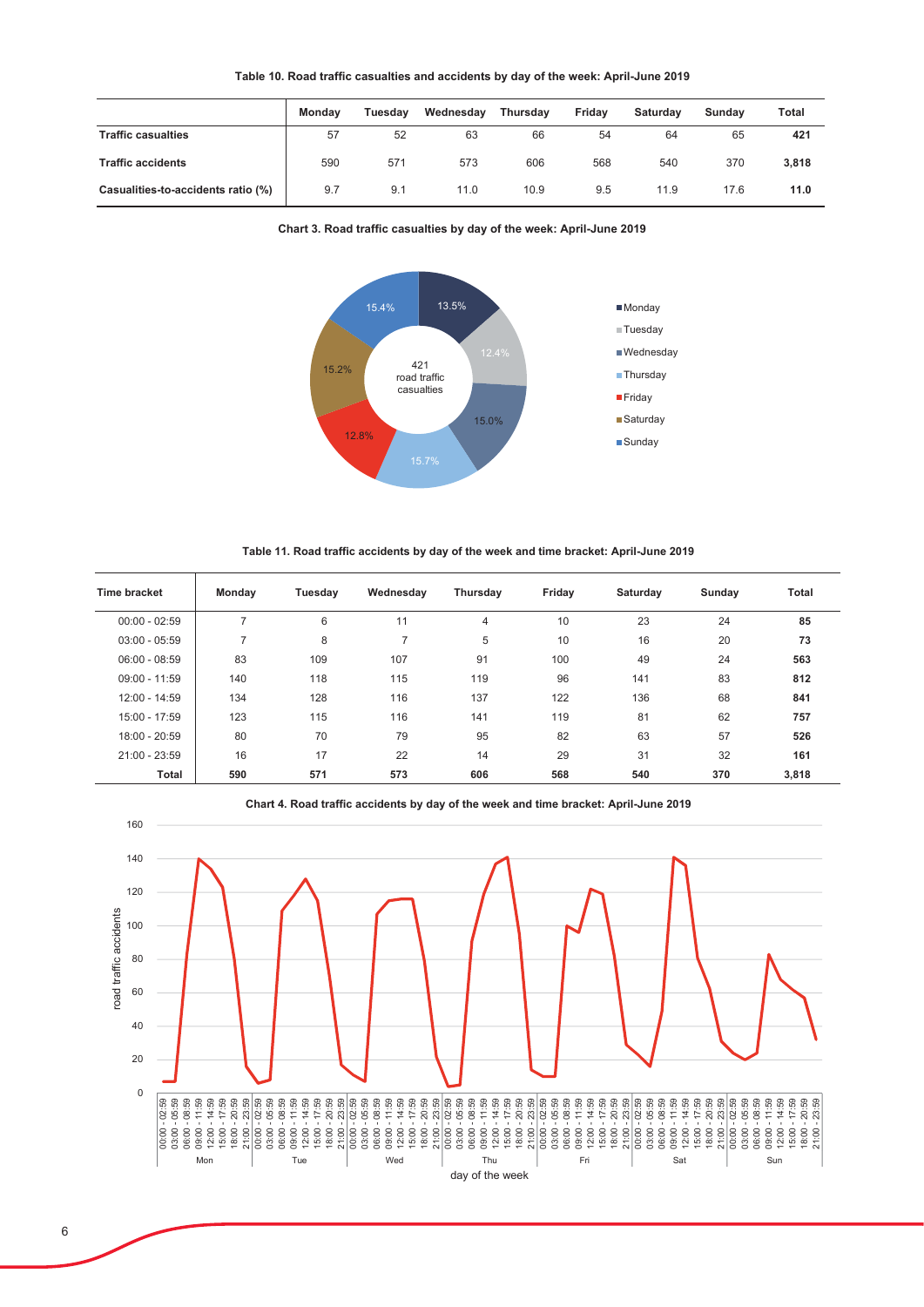|  | Table 12. Road traffic accidents by district/locality |  |  |  |
|--|-------------------------------------------------------|--|--|--|
|--|-------------------------------------------------------|--|--|--|

|                          | January-June |       |       | April-June     |                           |
|--------------------------|--------------|-------|-------|----------------|---------------------------|
| <b>District/Locality</b> | 2018         | 2019  | 2018  | 2019           | Change                    |
| <b>Southern Harbour</b>  | 1,370        | 1,382 | 732   | 696            | -36                       |
| Cospicua                 | 47           | 43    | 26    | 25             | $-1$                      |
| Fgura                    | 111          | 125   | 54    | 47             | $-7$                      |
| Floriana                 | 116          | 91    | 52    | 43             | -9                        |
|                          |              |       |       |                |                           |
| Hal Luqa                 | 197          | 200   | 97    | 100            | $\sqrt{3}$                |
| <b>Hal Tarxien</b>       | 133          | 138   | 83    | 75             | $-8$                      |
| <b>Haż-Żabbar</b>        | 114          | 151   | 68    | 70             | $\overline{2}$            |
| Kalkara                  | 18           | 27    | 15    | 17             | 2                         |
| Marsa                    | 296          | 240   | 149   | 128            | $-21$                     |
| Paola                    | 182          | 216   | 98    | 106            | 8                         |
| Santa Lucija             | 18           | 15    | 8     | 7              | $-1$                      |
| Senglea                  | 14           | 12    | 8     | 8              | $\overline{a}$            |
| Valletta                 | 79           | 85    | 46    | 47             | 1                         |
| Vittoriosa               | 32           | 26    | 19    | 16             | $-3$                      |
|                          |              |       |       |                |                           |
| Xgħajra                  | 13           | 13    | 9     | $\overline{7}$ | $-2$                      |
| <b>Northern Harbour</b>  | 2,627        | 2,780 | 1,376 | 1,405          | 29                        |
| <b>Birkirkara</b>        |              |       |       |                | 14                        |
|                          | 579          | 632   | 298   | 312            |                           |
| Gżira                    | 164          | 172   | 84    | 93             | 9                         |
| <b>Hal Qormi</b>         | 409          | 425   | 215   | 215            | $\overline{\phantom{a}}$  |
| Hamrun                   | 161          | 188   | 93    | 91             | $-2$                      |
| Msida                    | 224          | 243   | 105   | 122            | 17                        |
| Pembroke                 | 55           | 71    | 29    | 33             | $\overline{4}$            |
| San Gwann                | 232          | 251   | 109   | 105            | $-4$                      |
| Santa Venera             | 129          | 150   | 67    | 66             | $-1$                      |
| St Julian's              | 197          | 190   | 108   | 99             | -9                        |
|                          |              |       |       |                |                           |
| Swiegi                   | 127          | 133   | 78    | 81             | $\ensuremath{\mathsf{3}}$ |
| Ta' Xbiex                | 45           | 40    | 23    | 25             | $\overline{2}$            |
| Tal-Pietà                | 86           | 84    | 42    | 43             | $\mathbf{1}$              |
| Tas-Sliema               | 219          | 201   | 125   | 120            | $-5$                      |
| <b>South Eastern</b>     | 704          | 719   | 390   | 382            | -8                        |
| Birżebbuġa               | 117          | 112   | 65    | 63             | $-2$                      |
| Gudja                    | 99           | 83    | 48    | 47             | $-1$                      |
| <b>Hal Ghaxaq</b>        | 40           | 42    | 21    | 19             | $-2$                      |
| <b>Hal Kirkop</b>        | 27           | 25    | 12    | 12             | $\overline{\phantom{a}}$  |
| <b>Hal Safi</b>          | 18           | 18    | 13    | 11             | $-2$                      |
| Marsaskala               |              |       |       |                | $\boldsymbol{7}$          |
|                          | 78           | 94    | 44    | 51             |                           |
| Marsaxlokk               | 31           | 33    | 16    | 18             | $\overline{2}$            |
| Mqabba                   | 22           | 24    | 9     | $10$           | $\mathbf{1}$              |
| Qrendi                   | 21           | 22    | 14    | 13             | -1                        |
| Żejtun                   | 175          | 184   | 103   | 97             | $-6$                      |
| Żurrieg                  | 76           | 82    | 45    | 41             | $-4$                      |
| Western                  | 882          | 912   | 449   | 462            | 13                        |
| Had-Dingli               | 27           | 21    | 14    | $\overline{7}$ | $-7$                      |
| <b>Hal Balzan</b>        | 90           | 88    | 40    | 43             | 3                         |
| Hal Lija                 | 84           | 95    | 36    | 53             | 17                        |
| <b>H'Attard</b>          | 234          | 211   | 109   | 113            | $\overline{4}$            |
| Haż-Żebbuġ               | 152          | 170   | 81    | 85             | 4                         |
| Iklin                    |              |       |       |                |                           |
|                          | 39           | 49    | 25    | 27             | $\overline{2}$            |
| Mdina                    | 19           | 10    | 12    | 9              | $-3$                      |
| Mtarfa                   | 73           | 69    | 64    | 60             | $-4$                      |
| Rabat                    | 118          | 144   | 54    | 49             | $-5$                      |
| Siģģiewi                 | 46           | 55    | 14    | 16             | $\overline{2}$            |
| Northern                 | 1,263        | 1,259 | 674   | 648            | $-26$                     |
| <b>Hal Gharghur</b>      | 55           | 49    | 22    | 24             | 2                         |
| Mellieħa                 | 194          | 183   | 119   | 112            | $-7$                      |
| Mġarr                    | 61           | 73    | 31    | 28             | $-3$                      |
| Mosta                    | 308          | 322   | 145   | 146            | $\mathbf{1}$              |
| Naxxar                   | 286          | 322   | 154   | 160            | 6                         |
|                          |              |       |       |                |                           |
| St Paul's Bay            | 359          | 310   | 203   | 178            | $-25$                     |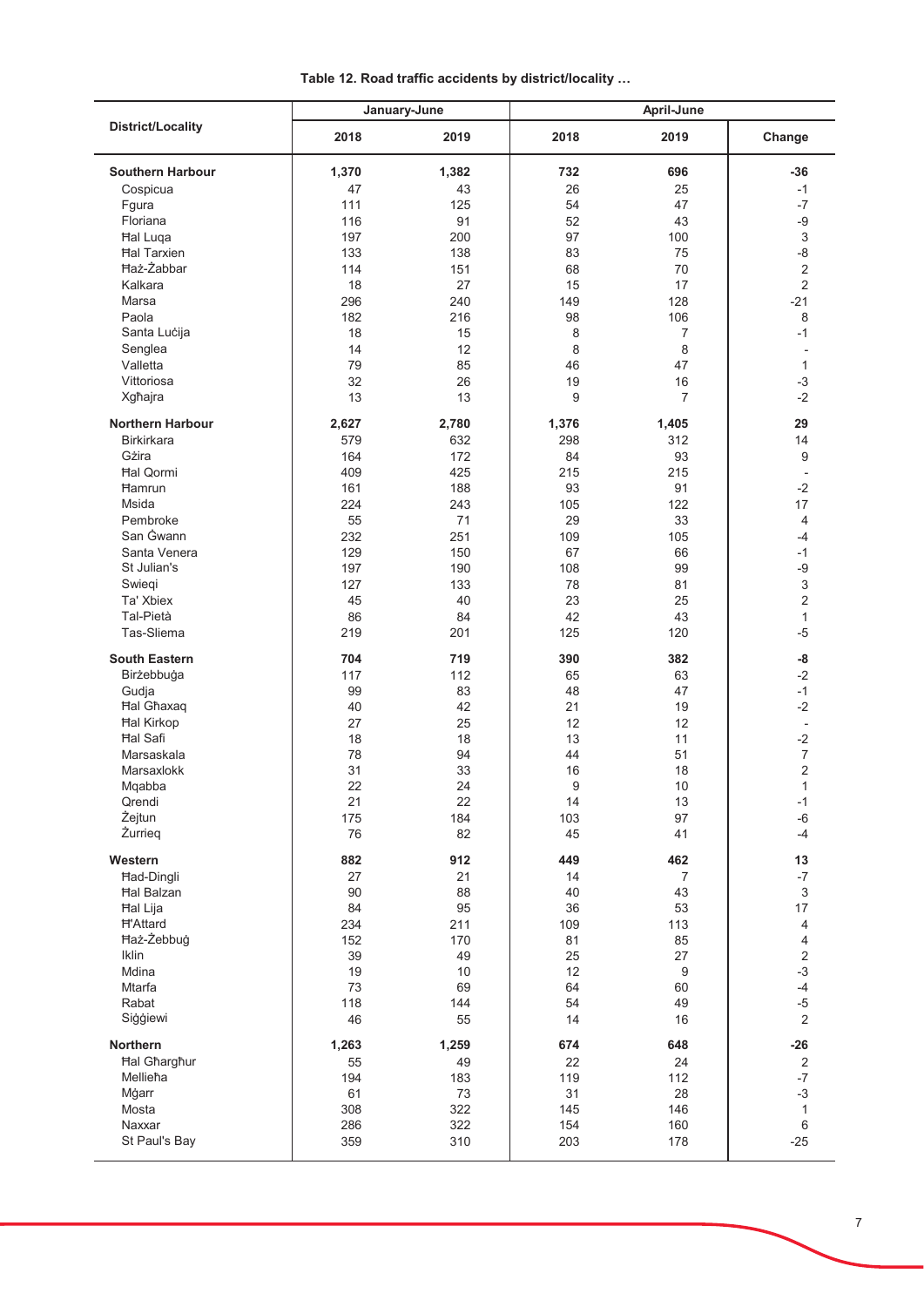|                          | January-June   |       | April-June |                |                |  |
|--------------------------|----------------|-------|------------|----------------|----------------|--|
| <b>District/Locality</b> | 2018           | 2019  | 2018       | 2019           | Change         |  |
| <b>Gozo and Comino</b>   | 364            | 422   | 216        | 225            | 9              |  |
| Fontana                  | 9              | 8     | 6          |                |                |  |
| Għajnsielem              | 37             | 50    | 21         | 26             | 5              |  |
| Gharb                    | 15             | 20    | 11         | 14             | 3              |  |
| Għasri                   | 5              | 9     | 3          | 3              |                |  |
| Munxar                   | 10             | 12    | 4          | 6              | 2              |  |
| Nadur                    | 21             | 25    | 13         | 15             | $\overline{2}$ |  |
| Qala                     | 10             | 12    | 6          | 7              |                |  |
| San Lawrenz              | $\overline{2}$ | 3     | 2          | $\overline{2}$ |                |  |
| Ta' Kercem               | 4              | 6     |            |                |                |  |
| Ta' Sannat               | 6              | 10    | 5          | 5              |                |  |
| Victoria                 | 122            | 145   | 78         | 71             | $-7$           |  |
| Xagħra                   | 33             | 24    | 19         | 16             | $-3$           |  |
| Xewkija                  | 64             | 68    | 33         | 36             | 3              |  |
| Żebbuġ                   | 26             | 30    | 15         | 17             | 2              |  |
| Total                    | 7,210          | 7,474 | 3,837      | 3,818          | -19            |  |

### ... Table 12. Road traffic accidents by district/locality

Chart 5. Top ten localities in which most road traffic accidents occurred: April-June 2019



road traffic accidents

8